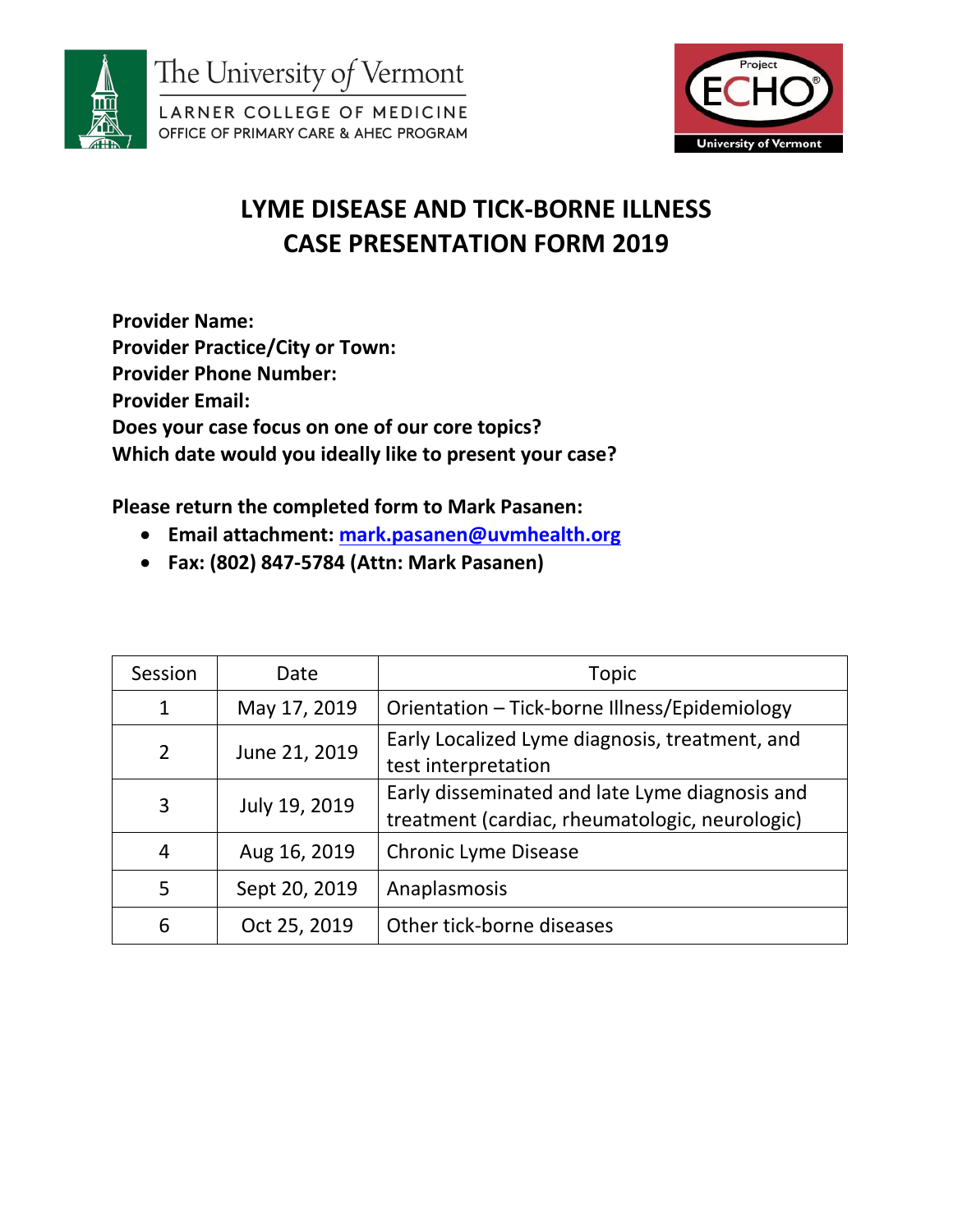



#### **Please state your question(s) for the UVM Lyme/Tick-borne Illness ECHO?**

#### **Patient Gender**

| $\Box$ Male | $\square$ Female | $\Box$ Other: |
|-------------|------------------|---------------|
|-------------|------------------|---------------|

**Age: Weight: Height:**

**Functional Status: Average Pain Rating (0-10):** 

**Please provide clinical history/overview:**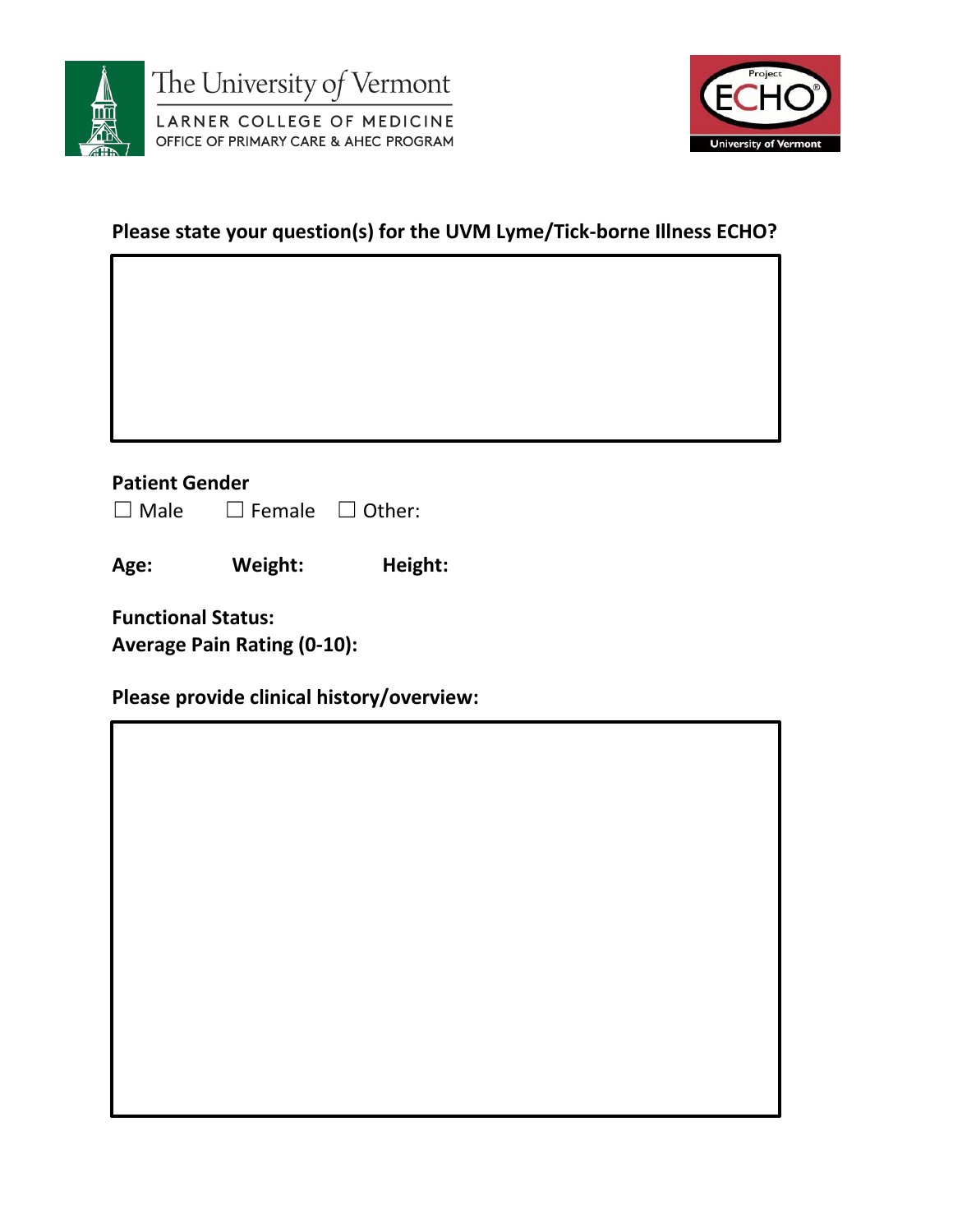



### **Associated symptoms:**

☐ Sleep disruption ☐ Fatigue ☐ Joint Pain ☐Weakness ☐ Confusion

#### **Other symptoms:**

**Pertinent Past Medical/Surgical History:**

### **Screening Tools/Assessments:**

☐ Depression (e.g. PHQ-2 or PHQ-9)

- □ Anxiety (e.g. GAD-7)
- ☐ Alcohol/Drug Use Screen
- □ Other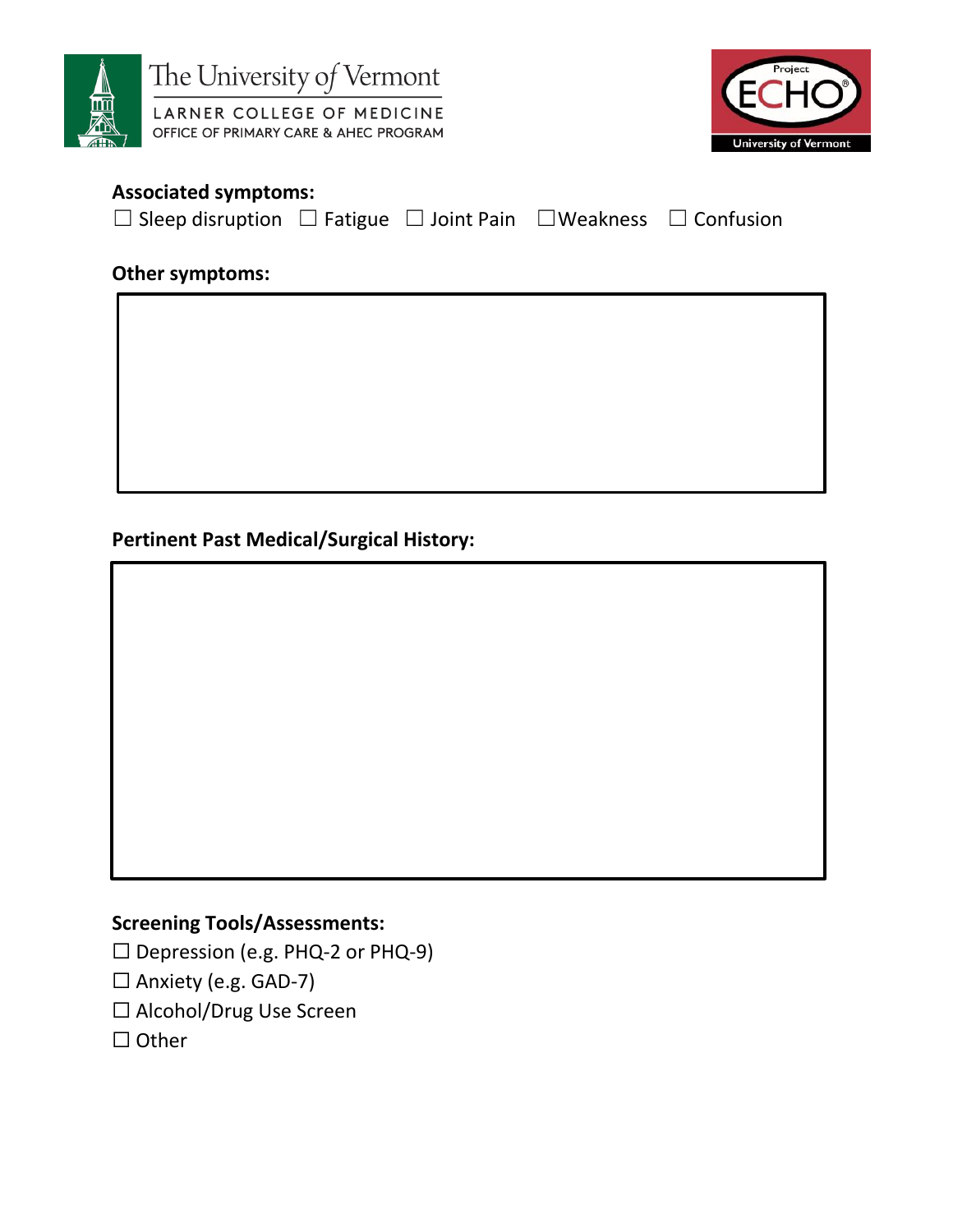

The University of Vermont

LARNER COLLEGE OF MEDICINE OFFICE OF PRIMARY CARE & AHEC PROGRAM



| <b>Current Medications:</b> | <b>Previous Medications:</b> |  |
|-----------------------------|------------------------------|--|
|                             |                              |  |
|                             |                              |  |
|                             |                              |  |
|                             |                              |  |
|                             |                              |  |
|                             |                              |  |
|                             |                              |  |
|                             |                              |  |
|                             |                              |  |
|                             |                              |  |

## **Pertinent Physical Exam:**

| Recent Vital Signs: BP / Pulse |
|--------------------------------|
|                                |
|                                |
|                                |
|                                |
|                                |
|                                |
|                                |
|                                |
|                                |
|                                |
|                                |